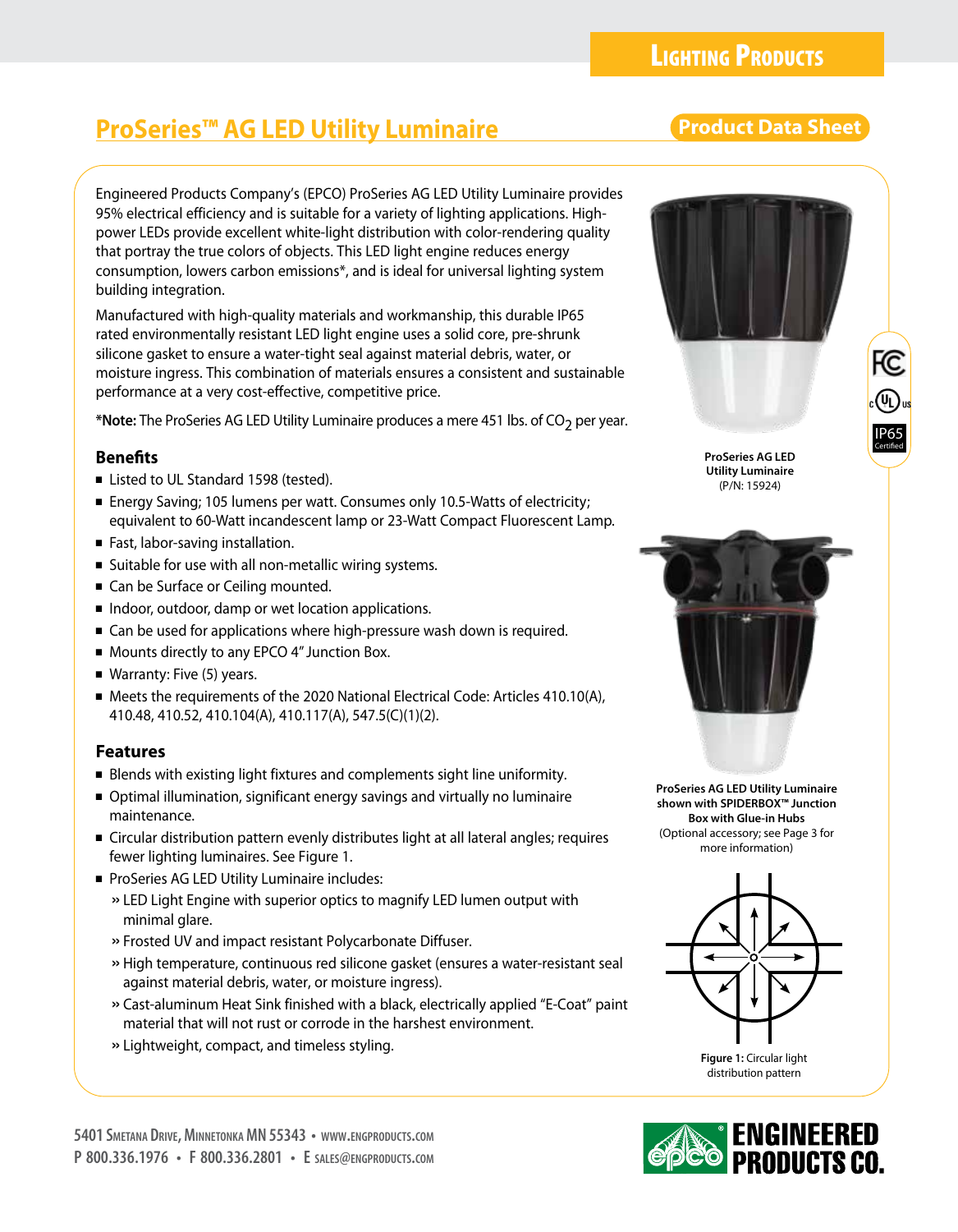| <b>ProSeries AG LED Utility Luminaire Specifications</b> |                                                                                                                                                                                                                                                                                                                                                                                                                                                                                                                  |  |  |  |  |
|----------------------------------------------------------|------------------------------------------------------------------------------------------------------------------------------------------------------------------------------------------------------------------------------------------------------------------------------------------------------------------------------------------------------------------------------------------------------------------------------------------------------------------------------------------------------------------|--|--|--|--|
| <b>Lumen Output</b>                                      | 1,100+/-10%                                                                                                                                                                                                                                                                                                                                                                                                                                                                                                      |  |  |  |  |
| Wattage                                                  | 10.5-Watts                                                                                                                                                                                                                                                                                                                                                                                                                                                                                                       |  |  |  |  |
| <b>Power Consumption</b>                                 | 0.10 Amps                                                                                                                                                                                                                                                                                                                                                                                                                                                                                                        |  |  |  |  |
| <b>Operating Voltage</b>                                 | 120 Volts only                                                                                                                                                                                                                                                                                                                                                                                                                                                                                                   |  |  |  |  |
| <b>Power Factor</b>                                      | 0.9 Minimum                                                                                                                                                                                                                                                                                                                                                                                                                                                                                                      |  |  |  |  |
| <b>Total Harmonic Distortion</b>                         | $<$ 20%                                                                                                                                                                                                                                                                                                                                                                                                                                                                                                          |  |  |  |  |
| <b>Correlated Color Temperature (CCT)</b>                | 5000K $(+ or - 300K)$                                                                                                                                                                                                                                                                                                                                                                                                                                                                                            |  |  |  |  |
| <b>Color Rendering Index (CRI)</b>                       | >80                                                                                                                                                                                                                                                                                                                                                                                                                                                                                                              |  |  |  |  |
| <b>LED Circuits</b>                                      | 50,000 Hours                                                                                                                                                                                                                                                                                                                                                                                                                                                                                                     |  |  |  |  |
| <b>Efficacy</b>                                          | 105 lm/W                                                                                                                                                                                                                                                                                                                                                                                                                                                                                                         |  |  |  |  |
| <b>Applications</b>                                      | Dry, Damp, or Wet Environments                                                                                                                                                                                                                                                                                                                                                                                                                                                                                   |  |  |  |  |
| <b>Operating Temperature</b>                             | -4°F (-20°C) to 122°F (50°C)                                                                                                                                                                                                                                                                                                                                                                                                                                                                                     |  |  |  |  |
| Warranty                                                 | 50,000 Hours / 5-years at $L_{70}$                                                                                                                                                                                                                                                                                                                                                                                                                                                                               |  |  |  |  |
| <b>Dimming</b>                                           | Non-Dimmable                                                                                                                                                                                                                                                                                                                                                                                                                                                                                                     |  |  |  |  |
| <b>Certifications</b>                                    | cULus<br>п<br><b>IP65 Certified</b><br>п<br>Meets the requirements of the 2020 National Electrical Code: Articles 410.10(A),<br>п<br>410.48, 410.52, 410.104(A), 410.117(A), 547.5(C)(1)(2).<br>FCC, Part 15. This device complies with part 15 of the FCC Rules. Operation is subject<br>п<br>to the following two conditions: (1) This device may not cause harmful interference,<br>and (2) this device must accept and interference recieved, including interference<br>that may cause undesired operation." |  |  |  |  |

# **PROSERIES AG LED UTILITY LUMINAIRE: PHOTOMETRICS**

### **CHARACTERISTICS**

| Lumens per Lamp                   | 1100 (1 Amp)       |
|-----------------------------------|--------------------|
| <b>Total Lamp Lumens</b>          | 1100               |
| Luminaire Lumens                  | 1100               |
| <b>Total Luminaire Efficiency</b> | 100%               |
| Luminaire Efficacy Rating (LER)   | 105                |
| <b>Total Luminaire Watts</b>      | 10.47              |
| <b>Ballast Factor</b>             | 1.00               |
| CIE Type                          | Semi-Direct        |
| Spacing Criterion (0-180)         | 1.58               |
| Spacing Criterion (90-270)        | 1.58               |
| Spacing Criterion (Diagonal)      | 1.70               |
| <b>Basic Luminous Shape</b>       | Circular w/Sides   |
| Luminous Length (1-180)           | 0.21 Ft. Diamenter |
| Luminous Length (90-270)          | 0.21 Ft. Diamenter |
| Luminous Length (90-270)          | $0.13$ Ft.         |

# **LUMINANCE DATA (cd/sq/m)**

| Angle in<br><b>Degrees</b> | Angle in<br>0-Deg | Angle in<br>45-Deg | Angle in<br>90-Deg |
|----------------------------|-------------------|--------------------|--------------------|
| 45                         | 48222             | 48222              | 48222              |
| 55                         | 44992             | 44992              | 44992              |
| 65                         | 40078             | 40078              | 40078              |
| 75                         | 34118             | 34118              | 34118              |
| 85                         | 28826             | 28826              | 28826              |

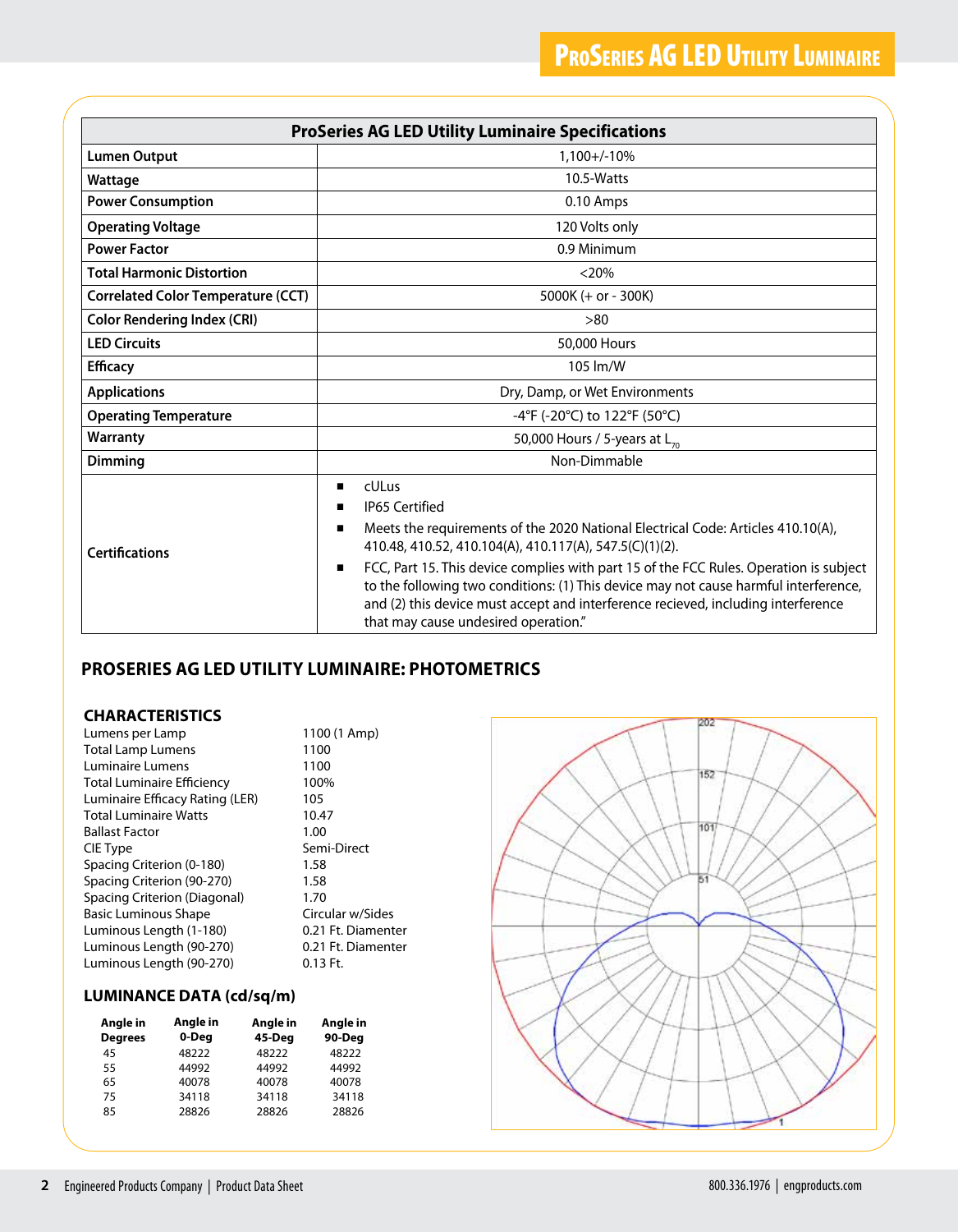# PROSERIES AG LED UTILITY LUMINAIRE



# **OPTIONAL ACCESSORY: SPIDERBOX™ JUNCTION BOXES WITH GLUE-IN HUBS**

Engineered Products Company's SPIDERBOX Junction Box with Glue-in Hubs are specifically engineered to eliminate the .5'" and .75" male terminal adapter and facilitate faster installation times when connecting schedule 40 PVC conduit to the junction box. The contractor saves time and lowers the overall installation cost.

This junction box is applicable for use with the ProSeries AG LED Utility Luminaire (P/N 15924).

### **Features and Benefits**

- 12-Cubic Inch capacity.
- Four (4) Glue-in Hubs two (2) open and two (2) closed.
- Eliminates using a  $1/2$ " (.5) or  $3/4$ " (.75") male terminal adapter.
- Faster Installation saves time and money.
- Recommended for use with 1/2" or 3/4" Schedule 40 PVC conduit.
- Construction UL 94 5VA Thermoplastic, the industry standard plastic material.
- Suitable for use in dry, damp, or wet locations.
- Rated for up to 122°F (50°C).

**P/N: 15248**

**P/N: 15245**

| SPIDERBOX <sup>™</sup> Junction Box with Glue-in Hubs Specifications |                          |                              |                             |  |  |
|----------------------------------------------------------------------|--------------------------|------------------------------|-----------------------------|--|--|
| Volume                                                               | 12 Cubic Inches          | <b>Safety</b>                | cETLus Listed to UL 5A      |  |  |
| <b>Ports</b>                                                         | $4 - 2$ Open, 2 Closed   | <b>Material</b>              | UL 94 - VA Thermoplastic    |  |  |
| <b>Port Size</b>                                                     | 1/2" and 3/4" Trade Size | <b>Operating Temperature</b> | -4°F (20°C) to 122°F (50°C) |  |  |
| Conduit                                                              | 1/2" and 3/4" PVC        | Warranty                     | vear                        |  |  |
| <b>Box Mounting</b>                                                  | #8 Screws                | Packaging                    | 24 per Carton (Bulk)        |  |  |
| <b>Cover/Fixture Mounting</b>                                        | #8 x 3/4" Screws         | Weight                       | $0.4$ lbs.                  |  |  |